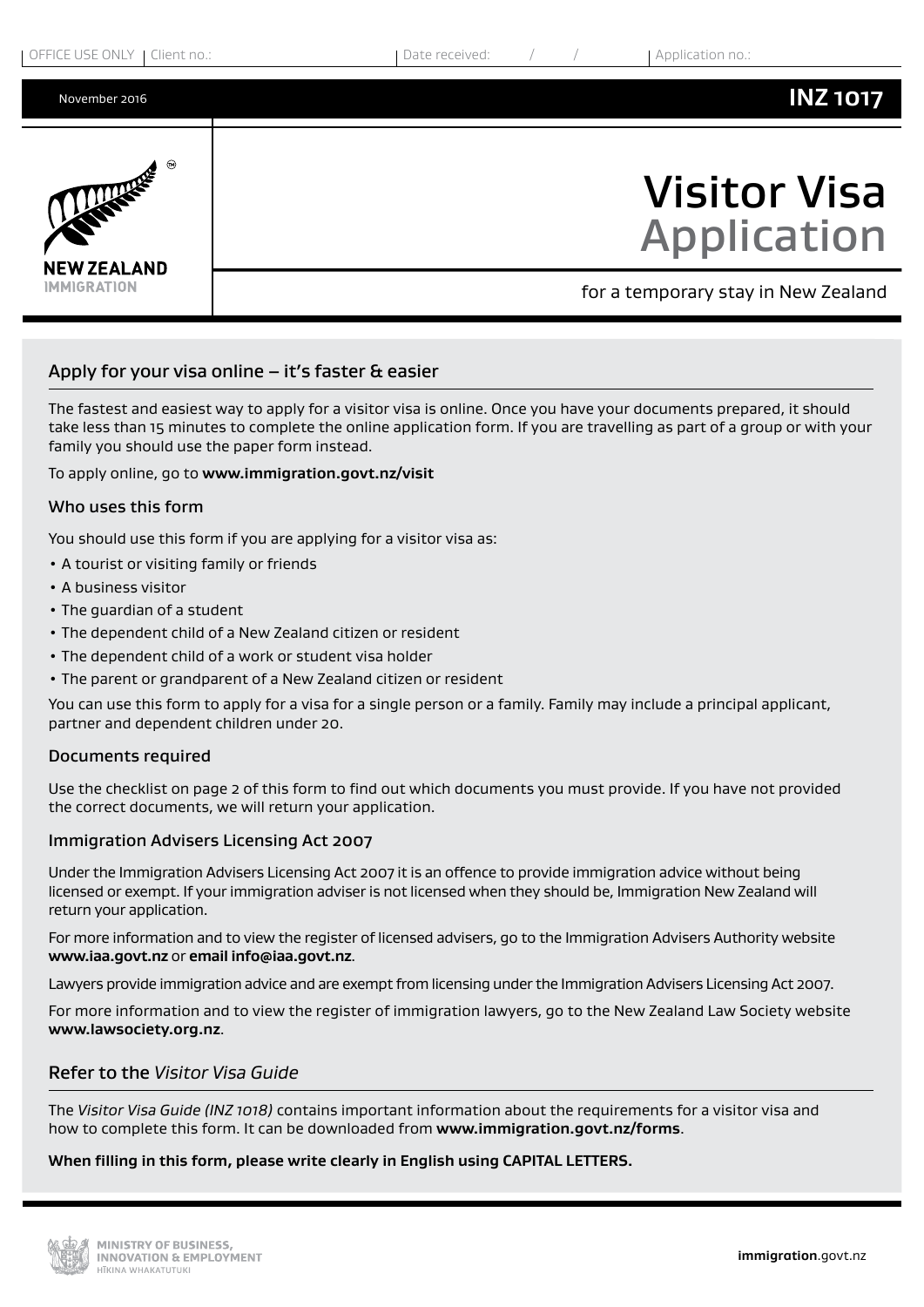| <b>Application checklist</b><br>All applicants must provide:<br>Completed, signed application form.<br>Appropriate fee and immigration levy                                                                                                                                   | Guardians of<br>students                                        | Evidence that you are the<br>parent or legal guardian of<br>the student you are<br>accompanying and evidence<br>you provided care for the<br>student in your home country. |
|-------------------------------------------------------------------------------------------------------------------------------------------------------------------------------------------------------------------------------------------------------------------------------|-----------------------------------------------------------------|----------------------------------------------------------------------------------------------------------------------------------------------------------------------------|
| Two passport-sized colour photographs<br>for everyone included in the application.<br>Original passport or travel document for everyone<br>included in the application.                                                                                                       | Dependent<br>children of<br>New Zealand                         | Evidence of your<br>relationship with your<br>parent or legal guardian.                                                                                                    |
| Medical or chest X-ray certificates if required<br>by Section E: Health for everyone included in<br>the application.<br>Evidence of financial support consisting of:                                                                                                          | citizens,<br>residents, or<br>temporary visa<br>holders         | If you are a dependent child<br>of an Essential Skills visa<br>holder, evidence that your<br>parent meets the minimum<br>income threshold.                                 |
| • a completed Sponsorship Form For Temporary<br>Entry (INZ 1025), or<br>· evidence showing you have sufficient funds                                                                                                                                                          |                                                                 | If you are a dependent child<br>of a Religious Worker visa<br>holder, either:                                                                                              |
| in your name to support yourself.<br>Evidence that you have the means to leave<br>New Zealand consisting of:                                                                                                                                                                  |                                                                 | • evidence that your parent<br>meets the minimum<br>income threshold, or                                                                                                   |
| • a completed Sponsorship Form For Temporary<br>Entry (INZ 1025), or<br>• pre-purchased travel out of New Zealand, or<br>· evidence showing you have sufficient funds in<br>your name to purchase travel out of New Zealand.<br>If your partner and/or dependent children are |                                                                 | · a completed Sponsorship<br>Form For Religious Workers<br>(INZ 1190) indicating that<br>the religious organisation<br>sponsoring my parent will<br>support me.            |
| included in this application:<br>. evidence of your relationship with your partner<br>and/or<br>• evidence that you are the parent or legal guardian                                                                                                                          | Parents and<br>grandparents<br>of New<br>Zealand<br>citizens or | Sponsorship Form<br>for Temporary Entry<br>(INZ 1025) completed by<br>your New Zealand child<br>or grandchild.                                                             |
| of the children included in this application                                                                                                                                                                                                                                  | residents                                                       | Evidence of your relationship                                                                                                                                              |

Applicants who are... Must provide... Tourists or Evidence that you are  $\overline{\phantom{a}}$  $\Box$ visiting family a bona fide visitor, or friends for example: • evidence that you intend to return to your home country at the end of your stay • evidence that you are genuinely visiting for the purpose of holidaying, sightseeing or visiting family or friends  $\Box$ Evidence of onward travel arrangements out of New Zealand. Evidence of your employment Visiting for  $\Box$  $\Box$ business Evidence of the business  $\Box$ you will undertake in New Zealand

If your circumstances are not covered in the above list, refer to the Immigration New Zealand website, **www.immigration.govt.nz/visit**, or the Immigration New Zealand Operational Manual, **www.immigration.govt.nz/opsmanual**, for information about the documents you must provide.

with your child or grandchild.

# Returning your documents

| Please tick one of the following options         |  |  |
|--------------------------------------------------|--|--|
| Please return all documents to me by secure post |  |  |
| at the address given at $\boxed{B_3}$ .          |  |  |
| I wish to collect my documents when ready.       |  |  |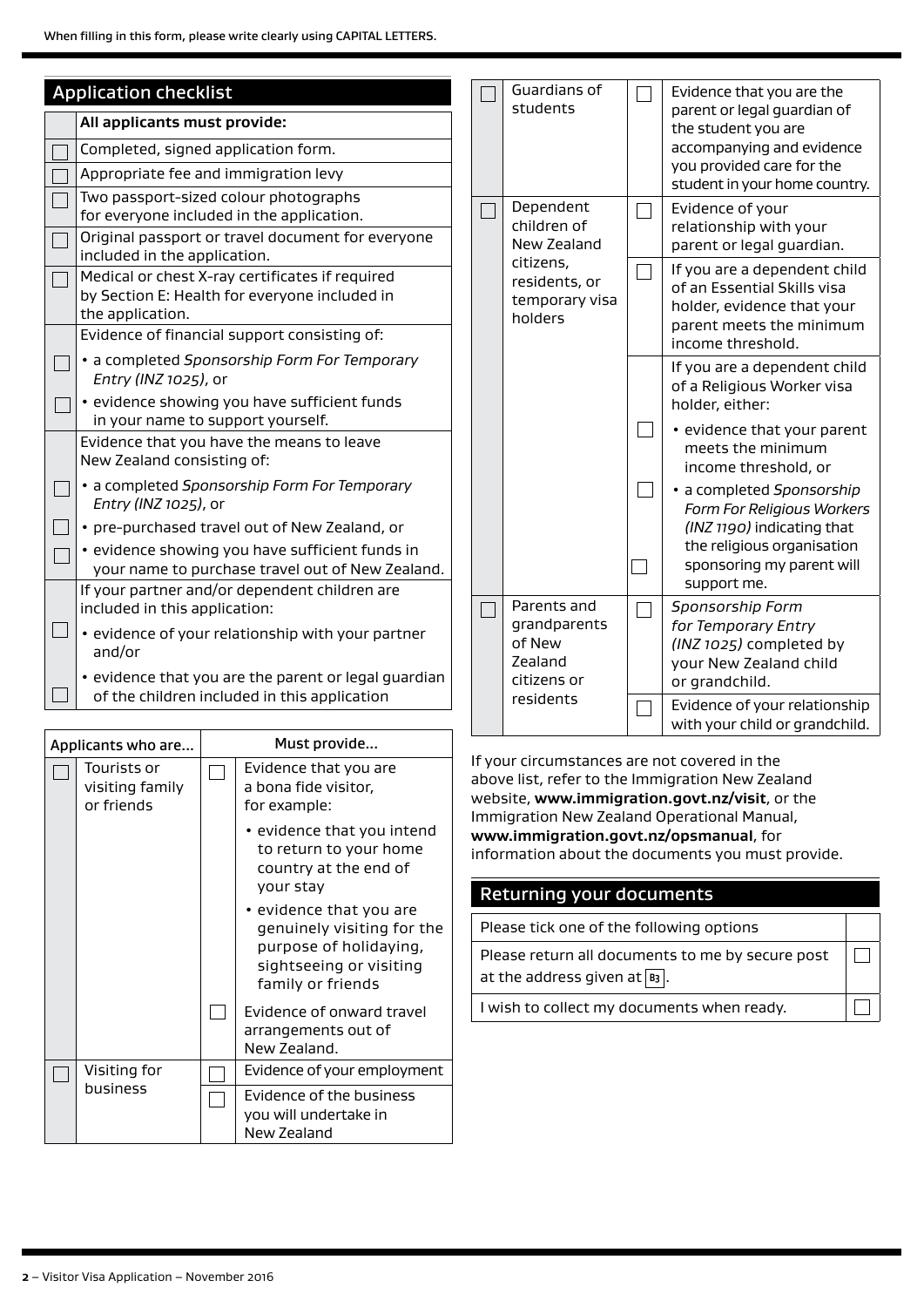Address<sup>[</sup>

| Which type of visitor visa are you applying for?<br>$\Box$ General (tourist) $\Box$ Business $\Box$ Dependent child $\Box$ Parent or grandparent $\Box$ Guardian of a student<br>$\vert$ Other<br>Principal applicant's personal details<br>Attach two colour passport-size photographs of yourself<br>here. The photographs must be less than six months old.<br>Write your full name on the back of both photographs.<br>Ø<br>For more information about the questions in this section, see 'Completing<br>Sections A, C, and D: Personal details' in the Visitor Visa Guide.<br>4.5cm<br>4.5cm<br>Name as shown in passport<br>Family/last name<br>3.5cm<br>3.5cm<br>Given/first name(s)<br>Preferred title Mr□ Mrs□ Ms□ Miss□<br>$Dr \Box$<br>other (specify)<br>Other names you are known by or have ever been known by<br>Gender □ Male □ Female<br>Town/city of birth<br>Country of birth<br>Passport details<br>Number<br>Country<br>Other citizenships you hold<br>Partnership status<br>Separated<br>Single<br>Partner<br>Married/in civil union<br>$\Box$ Engaged<br>Widowed<br><b>Section B</b><br><b>Contact details</b><br>Note: We prefer to contact you using email. Please provide your email address if you have one.<br>Your current residential address.<br>ы<br>Address<br>Telephone (mobile)<br>Email | OFFICE USE ONLY   Client no.: | Date received: | Application no.:                |
|-----------------------------------------------------------------------------------------------------------------------------------------------------------------------------------------------------------------------------------------------------------------------------------------------------------------------------------------------------------------------------------------------------------------------------------------------------------------------------------------------------------------------------------------------------------------------------------------------------------------------------------------------------------------------------------------------------------------------------------------------------------------------------------------------------------------------------------------------------------------------------------------------------------------------------------------------------------------------------------------------------------------------------------------------------------------------------------------------------------------------------------------------------------------------------------------------------------------------------------------------------------------------------------------------------------------------------|-------------------------------|----------------|---------------------------------|
|                                                                                                                                                                                                                                                                                                                                                                                                                                                                                                                                                                                                                                                                                                                                                                                                                                                                                                                                                                                                                                                                                                                                                                                                                                                                                                                             |                               |                |                                 |
|                                                                                                                                                                                                                                                                                                                                                                                                                                                                                                                                                                                                                                                                                                                                                                                                                                                                                                                                                                                                                                                                                                                                                                                                                                                                                                                             | <b>Section A</b>              |                |                                 |
|                                                                                                                                                                                                                                                                                                                                                                                                                                                                                                                                                                                                                                                                                                                                                                                                                                                                                                                                                                                                                                                                                                                                                                                                                                                                                                                             |                               |                |                                 |
|                                                                                                                                                                                                                                                                                                                                                                                                                                                                                                                                                                                                                                                                                                                                                                                                                                                                                                                                                                                                                                                                                                                                                                                                                                                                                                                             |                               |                |                                 |
|                                                                                                                                                                                                                                                                                                                                                                                                                                                                                                                                                                                                                                                                                                                                                                                                                                                                                                                                                                                                                                                                                                                                                                                                                                                                                                                             |                               |                |                                 |
|                                                                                                                                                                                                                                                                                                                                                                                                                                                                                                                                                                                                                                                                                                                                                                                                                                                                                                                                                                                                                                                                                                                                                                                                                                                                                                                             |                               |                |                                 |
|                                                                                                                                                                                                                                                                                                                                                                                                                                                                                                                                                                                                                                                                                                                                                                                                                                                                                                                                                                                                                                                                                                                                                                                                                                                                                                                             |                               |                |                                 |
|                                                                                                                                                                                                                                                                                                                                                                                                                                                                                                                                                                                                                                                                                                                                                                                                                                                                                                                                                                                                                                                                                                                                                                                                                                                                                                                             |                               |                |                                 |
|                                                                                                                                                                                                                                                                                                                                                                                                                                                                                                                                                                                                                                                                                                                                                                                                                                                                                                                                                                                                                                                                                                                                                                                                                                                                                                                             |                               |                | Expiry date <b>DOUMMIY PYPY</b> |
|                                                                                                                                                                                                                                                                                                                                                                                                                                                                                                                                                                                                                                                                                                                                                                                                                                                                                                                                                                                                                                                                                                                                                                                                                                                                                                                             |                               |                |                                 |
|                                                                                                                                                                                                                                                                                                                                                                                                                                                                                                                                                                                                                                                                                                                                                                                                                                                                                                                                                                                                                                                                                                                                                                                                                                                                                                                             |                               |                | Divorced                        |
|                                                                                                                                                                                                                                                                                                                                                                                                                                                                                                                                                                                                                                                                                                                                                                                                                                                                                                                                                                                                                                                                                                                                                                                                                                                                                                                             |                               |                |                                 |
|                                                                                                                                                                                                                                                                                                                                                                                                                                                                                                                                                                                                                                                                                                                                                                                                                                                                                                                                                                                                                                                                                                                                                                                                                                                                                                                             |                               |                |                                 |
|                                                                                                                                                                                                                                                                                                                                                                                                                                                                                                                                                                                                                                                                                                                                                                                                                                                                                                                                                                                                                                                                                                                                                                                                                                                                                                                             |                               |                |                                 |
|                                                                                                                                                                                                                                                                                                                                                                                                                                                                                                                                                                                                                                                                                                                                                                                                                                                                                                                                                                                                                                                                                                                                                                                                                                                                                                                             |                               |                |                                 |
|                                                                                                                                                                                                                                                                                                                                                                                                                                                                                                                                                                                                                                                                                                                                                                                                                                                                                                                                                                                                                                                                                                                                                                                                                                                                                                                             |                               |                |                                 |
|                                                                                                                                                                                                                                                                                                                                                                                                                                                                                                                                                                                                                                                                                                                                                                                                                                                                                                                                                                                                                                                                                                                                                                                                                                                                                                                             |                               |                |                                 |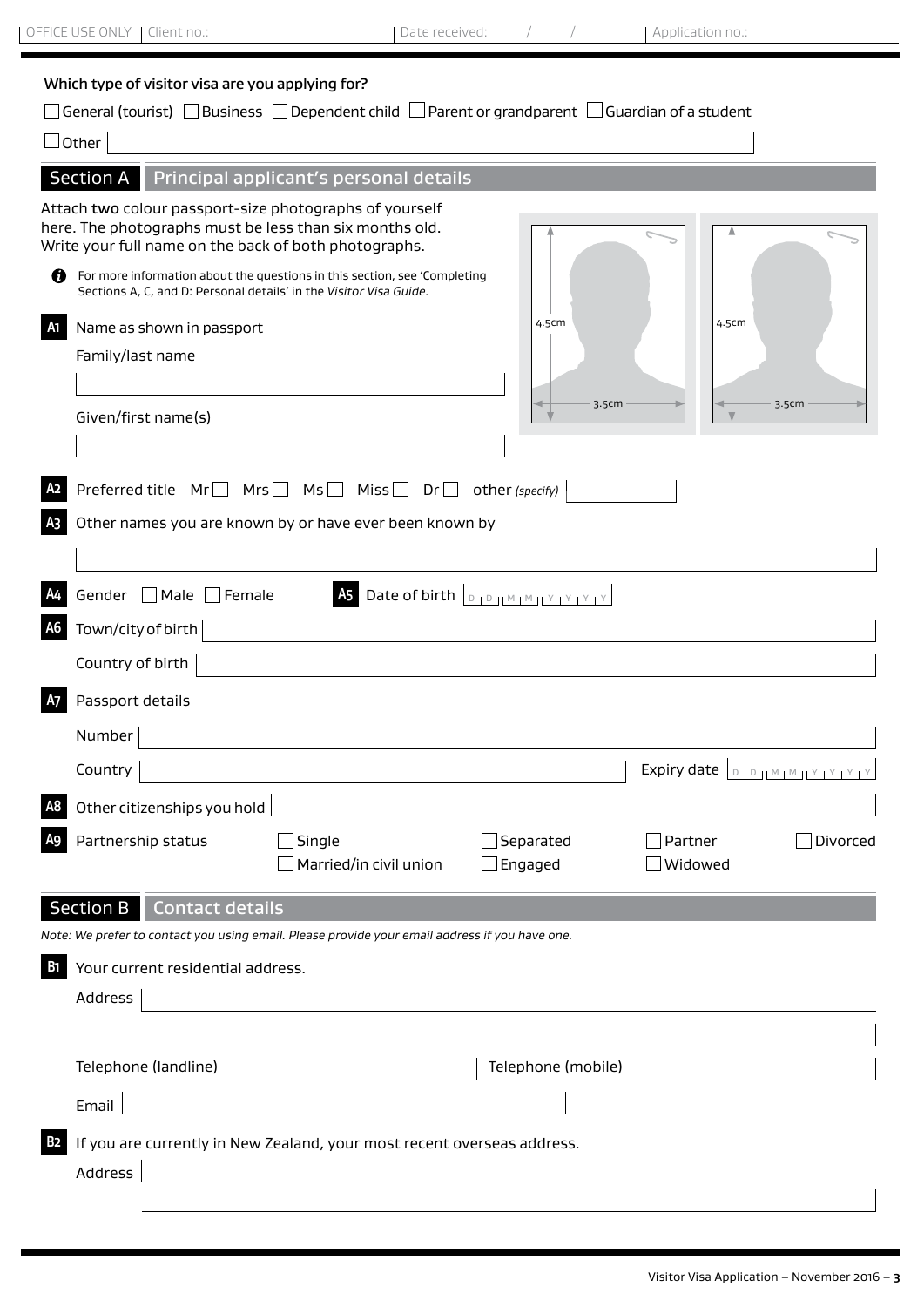| B3        | Name and address for communication about this application                                                                                                                             |                  |                          |                                                                                                                                                |  |  |  |  |
|-----------|---------------------------------------------------------------------------------------------------------------------------------------------------------------------------------------|------------------|--------------------------|------------------------------------------------------------------------------------------------------------------------------------------------|--|--|--|--|
|           | Same as address at $ \mathfrak{b} $ , $\Box$ Same as address at $ \mathfrak{b} $ , or $\Box$ as below                                                                                 |                  |                          |                                                                                                                                                |  |  |  |  |
|           | Name of contact person                                                                                                                                                                |                  |                          |                                                                                                                                                |  |  |  |  |
|           |                                                                                                                                                                                       |                  |                          |                                                                                                                                                |  |  |  |  |
|           | Organisation name (if applicable) and address                                                                                                                                         |                  |                          |                                                                                                                                                |  |  |  |  |
|           |                                                                                                                                                                                       |                  |                          |                                                                                                                                                |  |  |  |  |
|           | Telephone (daytime)                                                                                                                                                                   |                  | Telephone (evening)      |                                                                                                                                                |  |  |  |  |
|           | Email                                                                                                                                                                                 |                  |                          |                                                                                                                                                |  |  |  |  |
|           | Do you authorise the person stated at $\boxed{B_3}$ to act on your behalf?                                                                                                            |                  | $\Box$ Yes<br><b>No</b>  |                                                                                                                                                |  |  |  |  |
| <b>B5</b> | Do you authorise all other licensed immigration advisers or persons exempt from licensing who work for the<br>organisation named at $\vert$ as to act on your behalf (if applicable)? |                  |                          |                                                                                                                                                |  |  |  |  |
|           | $\Box$ Yes-Note: the person identified at $ $ B3 $ $ will receive all communication from Immigration New Zealand.                                                                     |                  |                          |                                                                                                                                                |  |  |  |  |
|           | NO Only the person indicated at $ B3 $ may act on my behalf.                                                                                                                          |                  |                          |                                                                                                                                                |  |  |  |  |
| B6 I      | Have you received immigration advice on this application?                                                                                                                             |                  |                          |                                                                                                                                                |  |  |  |  |
| n         | You can find a definition of immigration advice at www.immigration.govt.nz/advice.                                                                                                    |                  |                          |                                                                                                                                                |  |  |  |  |
|           | Yes Make sure that your immigration adviser completes Section J: Immigration adviser's details.                                                                                       |                  |                          |                                                                                                                                                |  |  |  |  |
|           | $\Box$ No                                                                                                                                                                             |                  |                          |                                                                                                                                                |  |  |  |  |
| B7        | Names and addresses of any friends, relatives, or contacts you have in New Zealand (if applicable)                                                                                    |                  |                          |                                                                                                                                                |  |  |  |  |
|           | Name                                                                                                                                                                                  |                  |                          |                                                                                                                                                |  |  |  |  |
|           | Address                                                                                                                                                                               |                  |                          |                                                                                                                                                |  |  |  |  |
|           | Relationship                                                                                                                                                                          |                  | Date of birth (if known) | $\mathsf D$                                                                                                                                    |  |  |  |  |
|           | Name                                                                                                                                                                                  |                  |                          |                                                                                                                                                |  |  |  |  |
|           | Address                                                                                                                                                                               |                  |                          |                                                                                                                                                |  |  |  |  |
|           | Relationship                                                                                                                                                                          |                  |                          | Date of birth (if known) $\vert_{\text{D} + \text{D} + \text{M} + \text{M} + \text{M} + \text{M} + \text{M} + \text{M} + \text{M} + \text{M}}$ |  |  |  |  |
| B8        | List all periods of employment, including self-employment                                                                                                                             |                  |                          |                                                                                                                                                |  |  |  |  |
|           | Date from<br>Date to<br>(DD/MM/YY)<br>(DD/MM/YY)                                                                                                                                      | Name of employer | Location                 | Type of work/occupation/job title                                                                                                              |  |  |  |  |
|           |                                                                                                                                                                                       |                  |                          |                                                                                                                                                |  |  |  |  |
|           |                                                                                                                                                                                       |                  |                          |                                                                                                                                                |  |  |  |  |

/ / / /

/ / / /

/ / / /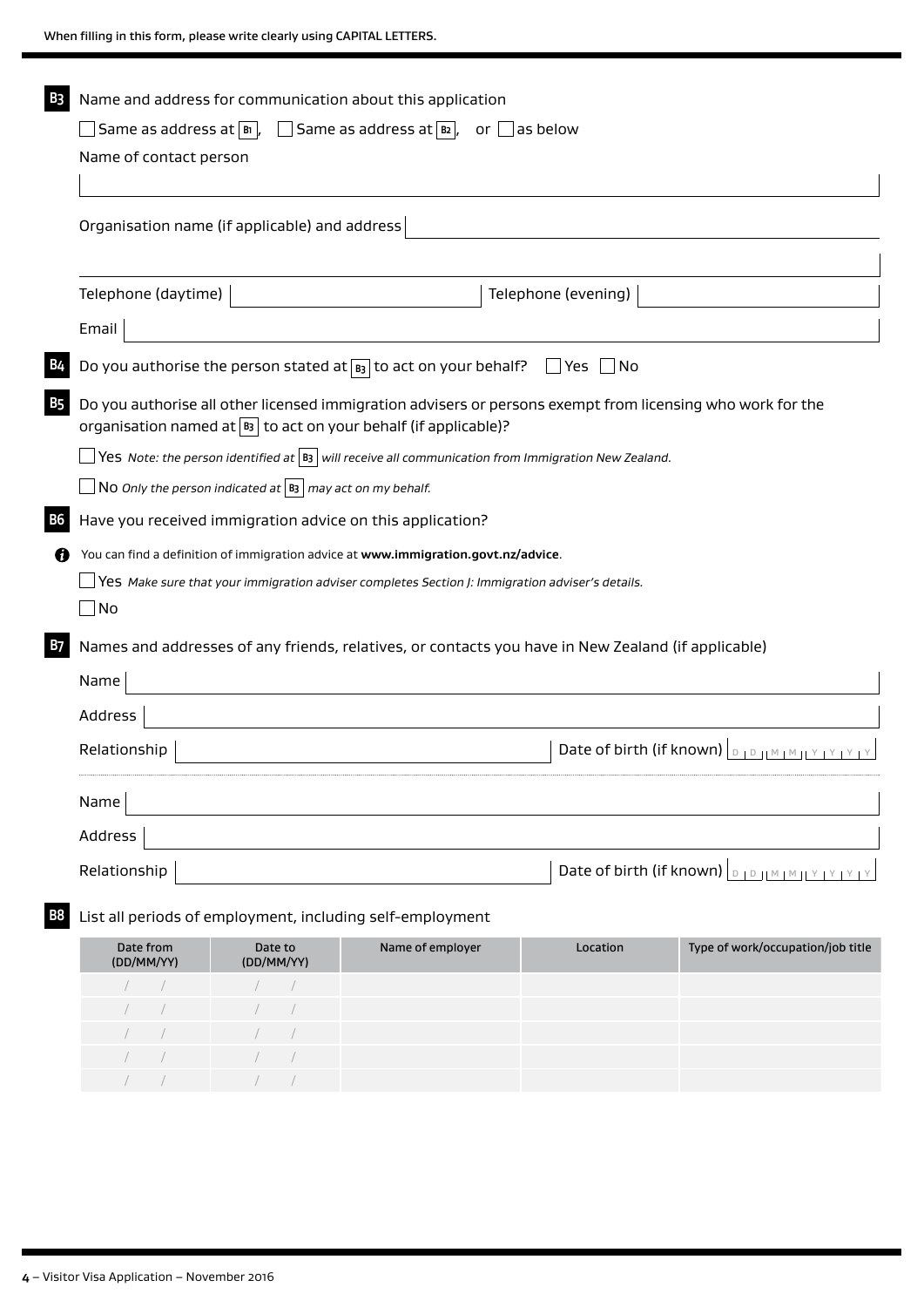# Section C Partner's personal details

# If you selected 'Married/in civil union', 'Partner' or 'Engaged' in question [A9], you must complete this section, **whether or not your partner is travelling with you.**

|                | If applicable, attach two colour passport-size photographs<br>of your partner here. The photographs must be less than<br>six months old. Write your partner's full name on the back<br>of both photographs. |                                                                         |                                           |
|----------------|-------------------------------------------------------------------------------------------------------------------------------------------------------------------------------------------------------------|-------------------------------------------------------------------------|-------------------------------------------|
| C1             | Partner's name as shown in passport<br>Family/last name<br>Given/first name(s)                                                                                                                              | 4.5cm<br>3.5cm                                                          | 4.5cm<br>3.5cm                            |
| C <sub>2</sub> | Other names your partner is known by or has ever been known by                                                                                                                                              |                                                                         |                                           |
|                | For more information about this question, see 'Completing Sections A, C, and D: Personal details' in the Visitor Visa Guide.                                                                                |                                                                         |                                           |
| C <sub>3</sub> | Partner's gender □ Male □ Female                                                                                                                                                                            | <b>C4</b> Partner's date of birth $\boxed{D + D +  M + M + Y + Y + Y }$ |                                           |
| C <sub>5</sub> | Partner's town/city of birth                                                                                                                                                                                |                                                                         |                                           |
|                | Partner's country of birth                                                                                                                                                                                  |                                                                         |                                           |
| ${\sf C6}$     | Partner's passport details                                                                                                                                                                                  |                                                                         |                                           |
|                | Number                                                                                                                                                                                                      |                                                                         |                                           |
|                | Country                                                                                                                                                                                                     |                                                                         | Expiry date $\log_{10}$ HM HM HY LY LY LY |
| n              | For more information about this question, see 'Completing Sections A, C, and D: Personal details' in the Visitor Visa Guide.                                                                                |                                                                         |                                           |
| C <sub>7</sub> | Other citizenships your partner holds                                                                                                                                                                       |                                                                         |                                           |
| C8             | Is your partner included in this application? $\Box$ Yes $\Box$ No                                                                                                                                          |                                                                         |                                           |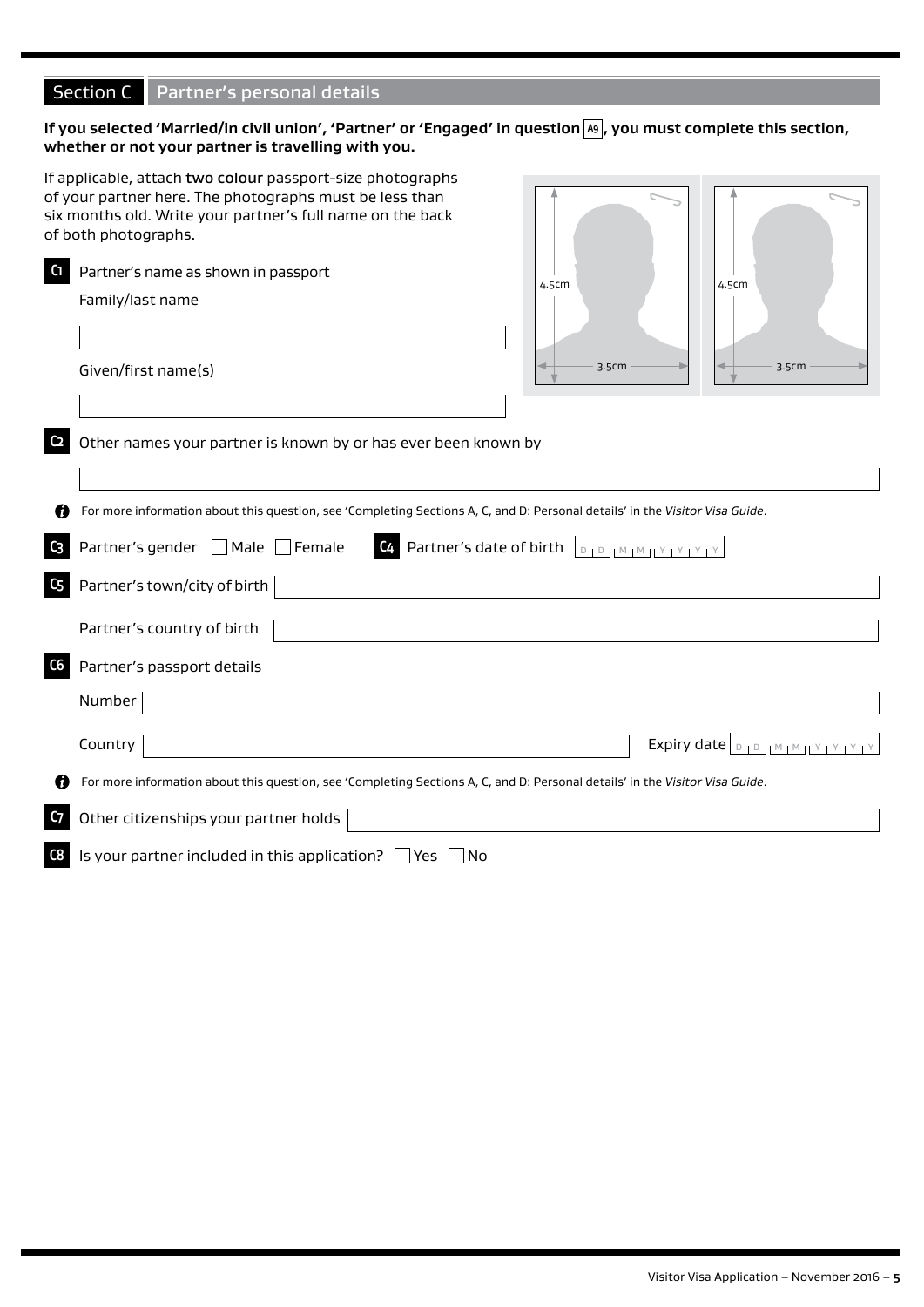# Section D Dependent children's personal details

**You must complete this section with the details of each dependent child included in this application. If you wish to include more than four dependent children in your application, use the form** *Additional Dependants for a Visitor Visa (INZ 1205)***.**

# **Dependent child one** Attach two recent colour passport-size photographs of the child here. The photographs must be less than six months old. Write the child's full name on the back of both photographs. **D1** Child's name as shown in passport Family/last name Given/first name(s) **D2** Child's gender Male Female **D3** Child's date of birth <sup>D</sup> <sup>D</sup> <sup>M</sup> <sup>M</sup> <sup>Y</sup> <sup>Y</sup> <sup>Y</sup> <sup>Y</sup> **D4** Child's country of birth  $\begin{bmatrix} 1 & 0 & 0 \\ 0 & 1 & 0 \\ 0 & 0 & 1 \end{bmatrix}$ **D5** Child's passport details Number Country Expiry date <sup>D</sup> <sup>D</sup> <sup>M</sup> <sup>M</sup> <sup>Y</sup> <sup>Y</sup> <sup>Y</sup> <sup>Y</sup> **D6** Other citizenships child holds 4.5cm  $3.5cm$  3.5cm  $\vert$  4.5cm

For more information about this question, see 'Completing Sections A, C, and D: Personal details' in the *Visitor Visa Guide*.

#### **Dependent child two**

| Attach two recent passport-size photographs of the child<br>here. The photograph must be less than six months old.<br>Write the child's full name on the back of both photographs. |             |                                   |
|------------------------------------------------------------------------------------------------------------------------------------------------------------------------------------|-------------|-----------------------------------|
| D <sub>7</sub><br>Child's name as shown in passport<br>Family/last name                                                                                                            | 4.5cm       | 4.5cm                             |
|                                                                                                                                                                                    |             |                                   |
| Given/first name(s)                                                                                                                                                                | 3.5cm       | 3.5cm                             |
| D <sub>8</sub><br>Child's gender $\Box$ Male $\Box$ Female                                                                                                                         |             |                                   |
| D10 Child's country of birth                                                                                                                                                       |             |                                   |
| <b>D11</b><br>Child's passport details                                                                                                                                             |             |                                   |
| Number                                                                                                                                                                             |             |                                   |
| Country                                                                                                                                                                            | Expiry date | D   D     M   M   I Y   Y   Y   Y |
| D <sub>12</sub><br>Other citizenships child holds                                                                                                                                  |             |                                   |
|                                                                                                                                                                                    |             |                                   |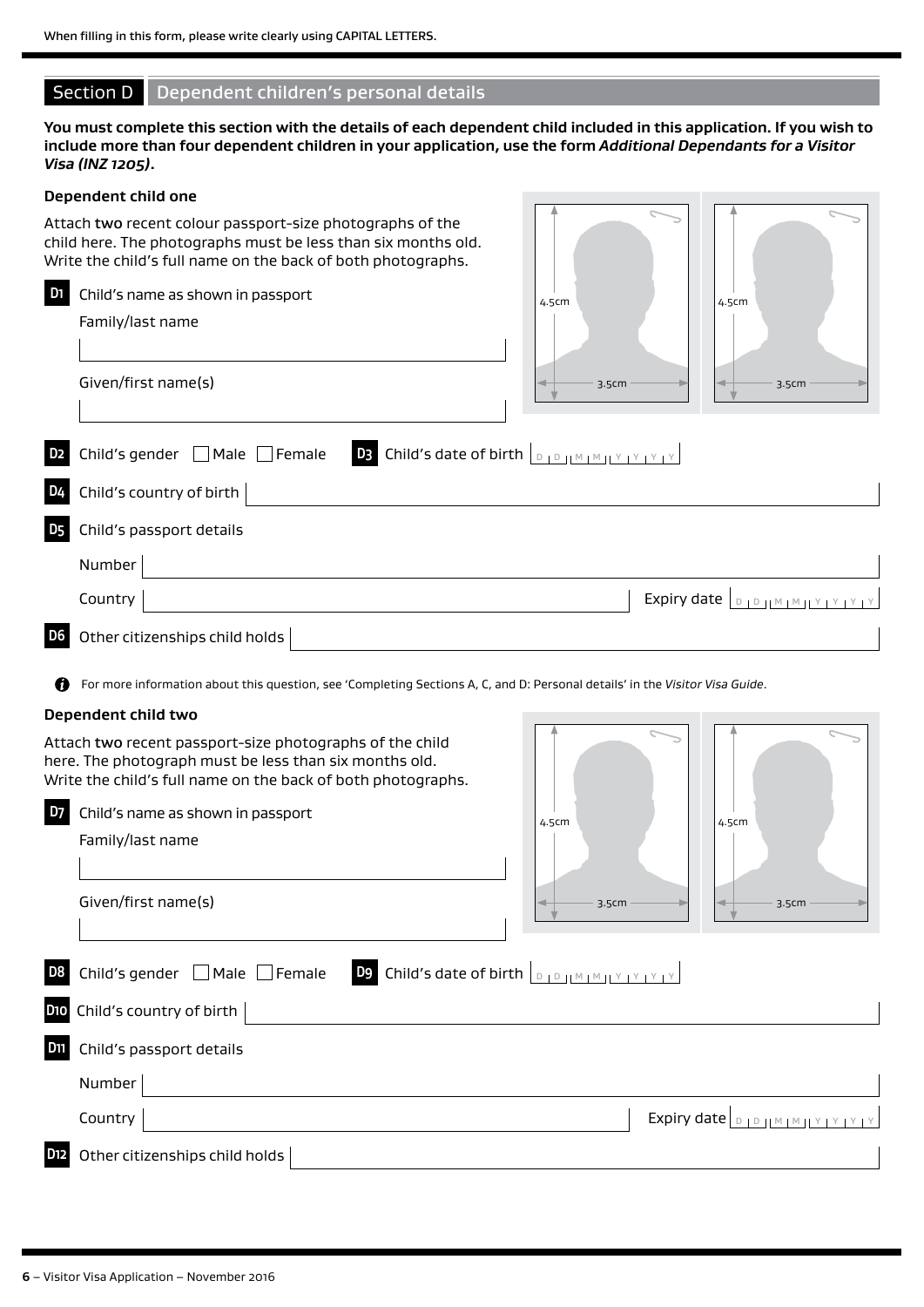|                 | Dependent child three                                                                                                                                                               |       |                                  |
|-----------------|-------------------------------------------------------------------------------------------------------------------------------------------------------------------------------------|-------|----------------------------------|
|                 | Attach two recent passport-size photographs of the child<br>here. The photographs must be less than six months old.<br>Write the child's full name on the back of both photographs. |       |                                  |
| D <sub>13</sub> | Child's name as shown in passport                                                                                                                                                   | 4.5cm | 4.5cm                            |
|                 | Family/last name                                                                                                                                                                    |       |                                  |
|                 | Given/first name(s)                                                                                                                                                                 | 3.5cm | 3.5cm                            |
| D <sub>14</sub> | Child's gender   Male   Female<br>DI5 Child's date of birth <b>DED JMMJYYYYY</b>                                                                                                    |       |                                  |
| D <sub>16</sub> | Child's country of birth                                                                                                                                                            |       |                                  |
| <b>D17</b>      | Child's passport details                                                                                                                                                            |       |                                  |
|                 | Number                                                                                                                                                                              |       |                                  |
|                 | Country                                                                                                                                                                             |       | Expiry date <b>DIDIMMIY YYYY</b> |
| D <sub>18</sub> | Other citizenships child holds                                                                                                                                                      |       |                                  |
|                 | Dependent child four                                                                                                                                                                |       |                                  |
|                 | Attach two recent passport-size photographs of the child<br>here. The photograph must be less than six months old.<br>Write the child's full name on the back of both photographs.  |       |                                  |
| D <sub>19</sub> | Child's name as shown in passport                                                                                                                                                   | 4.5cm | 4.5cm                            |
|                 | Family/last name                                                                                                                                                                    |       |                                  |
|                 |                                                                                                                                                                                     |       |                                  |
|                 | Given/first name(s)                                                                                                                                                                 | 3.5cm | 3.5cm                            |
| <b>D20</b>      | <b>D21</b> Child's date of birth <b>DED JMAM (YEY IY IY</b><br>Child's gender □ Male □ Female                                                                                       |       |                                  |
| D <sub>22</sub> | Child's country of birth                                                                                                                                                            |       |                                  |
| D <sub>23</sub> | Child's passport details                                                                                                                                                            |       |                                  |
|                 |                                                                                                                                                                                     |       |                                  |
|                 | Number                                                                                                                                                                              |       |                                  |
|                 | Country                                                                                                                                                                             |       | Expiry date <b>DIDJMMJYPYYPY</b> |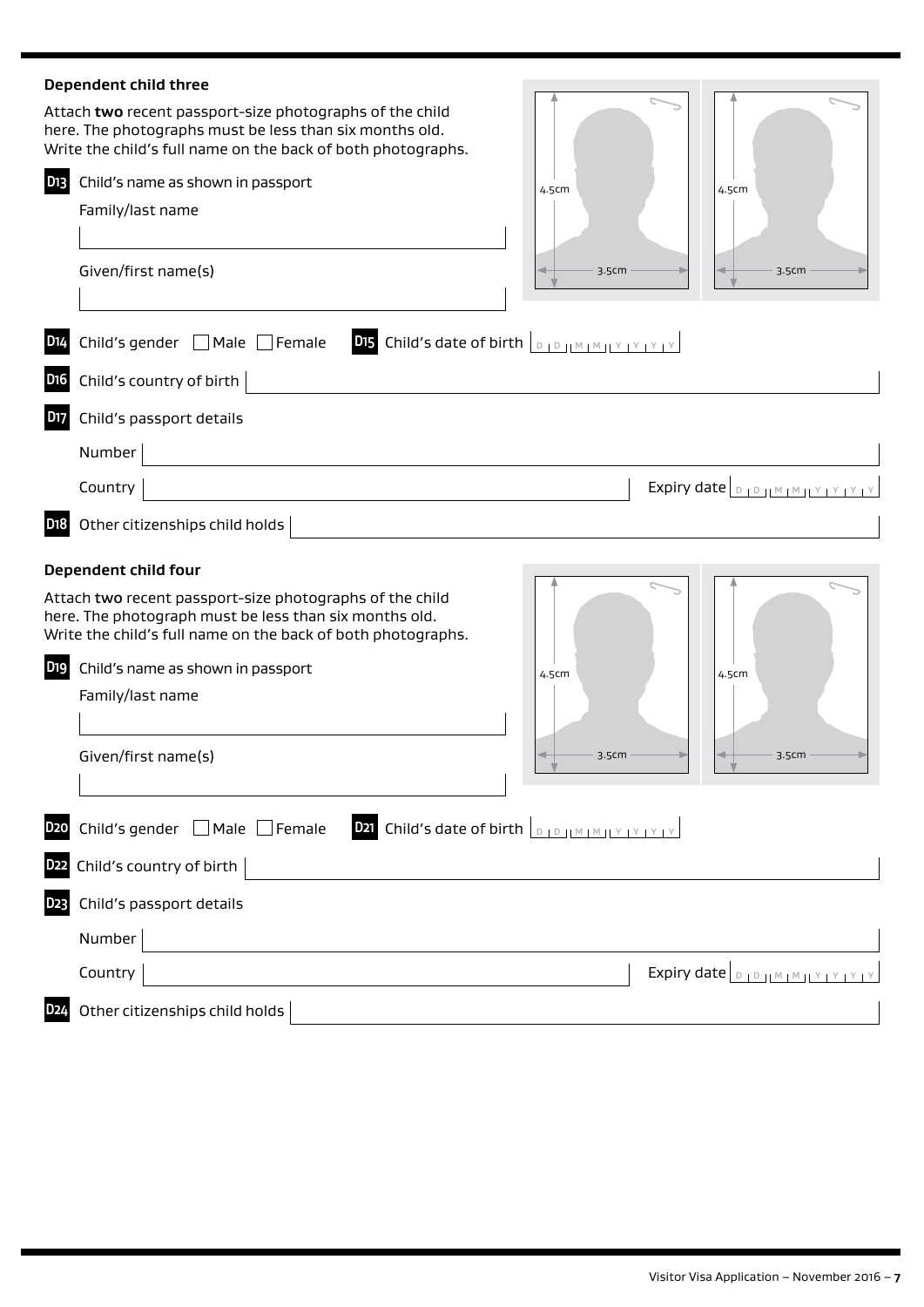|                | <b>Section E</b><br>Health                                                                                                                                                                                                                                             |
|----------------|------------------------------------------------------------------------------------------------------------------------------------------------------------------------------------------------------------------------------------------------------------------------|
|                | For more information about the questions in this section, see 'Completing Section E: Health' in the Visitor Visa Guide.                                                                                                                                                |
| E              | Do you or any person included in this application have tuberculosis (TB)? $\Box$ Yes $\Box$ No                                                                                                                                                                         |
| E <sub>2</sub> | Do you or any person included in this application have any medical condition that requires, or may require,<br>one of the following during your stay in New Zealand?                                                                                                   |
|                | Yes No<br>• Renal dialysis                                                                                                                                                                                                                                             |
|                | Yes $\Box$ No<br>• Hospital care                                                                                                                                                                                                                                       |
|                | $\exists$ Yes $\Box$ No<br>• Residential care                                                                                                                                                                                                                          |
|                | Residential care is defined as in-patient care for people with psychiatric, sensory or intellectual disabilities<br>or live-in facilities for the aged.                                                                                                                |
| E3             | If you have answered Yes to any of the questions in $\mathbb{E}$ and $\mathbb{E}$ , please provide details.                                                                                                                                                            |
|                |                                                                                                                                                                                                                                                                        |
|                |                                                                                                                                                                                                                                                                        |
|                |                                                                                                                                                                                                                                                                        |
| E4             | Are you or any person included in this application pregnant?                                                                                                                                                                                                           |
|                | $\lfloor$ Yes $\,$ Date the pregnant applicant is due to give birth $\mid$ $\,$ $\mid$ $\,$ $\mid$ $\,$ $\mid$ $\,$ $\mid$ $\,$ $\mid$ $\mid$ $\mid$ $\mid$ $\mid$ $\,$ $\mid$ $\,$ $\mid$ $\,$ $\mid$ $\,$ $\mid$ $\,$ $\mid$ $\,$ $\mid$ $\,$ $\mid$ $\,$ $\mid$ $\$ |
|                | $N$ O <i>Go to</i> E6                                                                                                                                                                                                                                                  |
| <b>E5</b>      | If the applicant who is pregnant intends to give birth in New Zealand, please indicate how the cost of maternity<br>health services will be paid for and provide the relevant evidence.                                                                                |
|                | Not applicable as the applicant who is pregnant does not intend to give birth in New Zealand.                                                                                                                                                                          |
|                | The applicant who is pregnant is, or will be eligible for publicly funded maternity health services and has<br>provided evidence of her eligibility.                                                                                                                   |
|                | The applicant who is pregnant will cover the cost of maternity health services and has attached copies (not<br>originals) that they have at least NZ\$9000 of funds available.                                                                                         |
|                | The sponsor of the applicant who is pregnant has guaranteed to cover the cost and a completed Sponsorship<br>Form for Temporary Entry (INZ 1025) is attached.                                                                                                          |
|                | Medical certificates you must provide                                                                                                                                                                                                                                  |
|                | Select the appropriate option to indicate whether you and the other people included in this application are required<br>to provide medical certificates. Medical certificates must be less than three months old when you submit them to<br>Immigration New Zealand.   |
| E6             | Are you applying for a parent/grandparent visitor visa?                                                                                                                                                                                                                |
|                | $\Box$ Yes You must complete a General Medical Certificate (INZ 1007) and Chest X-Ray Certificate (INZ 1096). Go to E10.                                                                                                                                               |
|                | $\Box$ No Go to E7 .                                                                                                                                                                                                                                                   |
| E7             | Will you be in New Zealand for more than six months in total?                                                                                                                                                                                                          |
|                | Yes You may have to provide a General Medical Certificate (INZ 1007) or Chest X-ray Certificate (INZ 1096) if indicated at $\vert$ E8 .                                                                                                                                |
|                | No You do not have to provide a chest X-ray certificate or a medical certificate. Go to Section F: Character                                                                                                                                                           |

**E8** How long do you intend to stay in New Zealand? If you are in New Zealand, this includes time you have already spent here.

More than six months but not more than 12 months. *You must provide a* Chest X-ray Certificate (INZ 1096) *if you are from a place that is not listed as having a low incidence of tuberculosis. See notes below* **E9** *, then go to* **E10** *.*

More than 12 months. *You must provide a* General Medical Certificate (INZ 1007) *and a* Chest X-ray Certificate (INZ 1096)*.*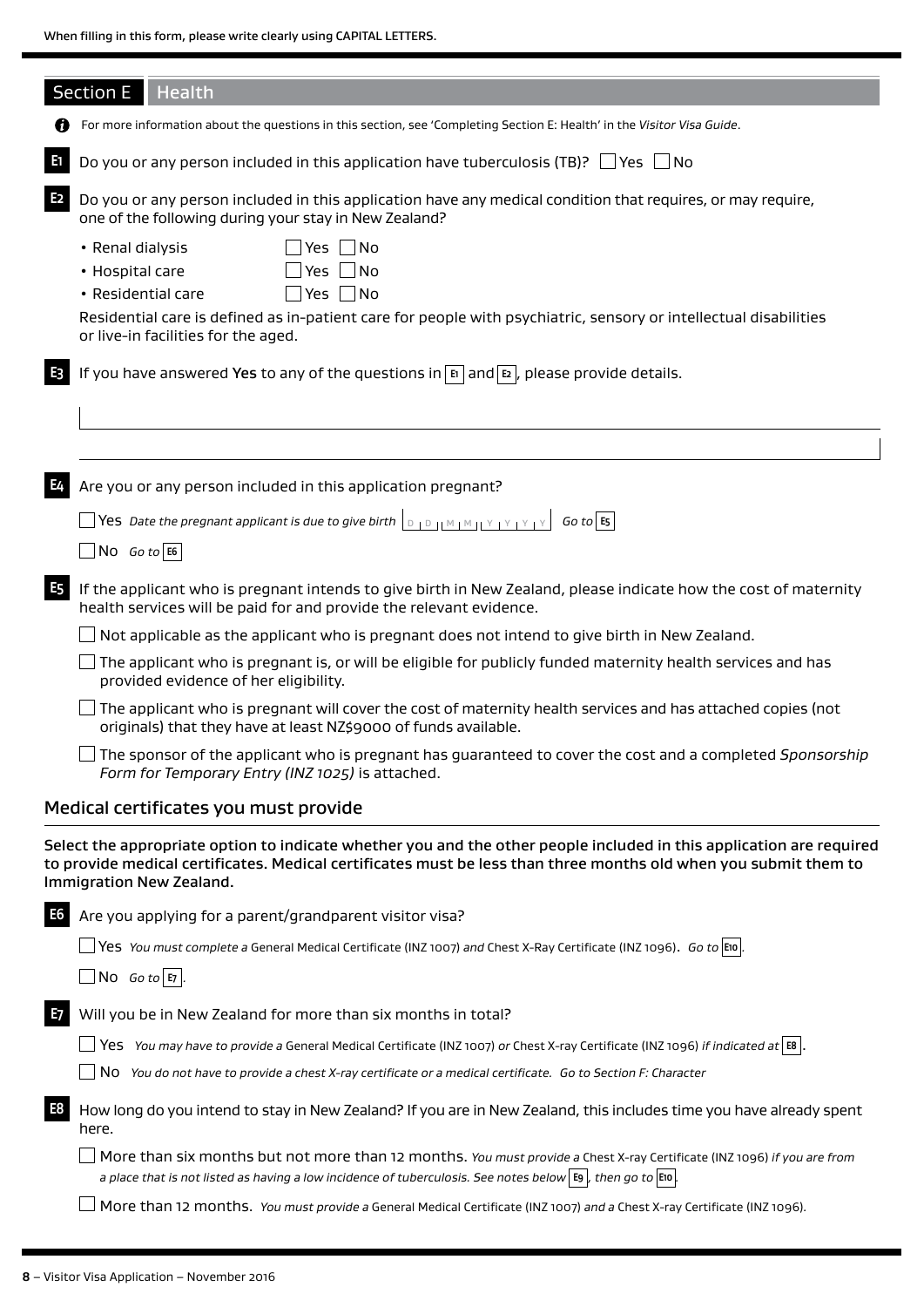| E9  | Are you applying for a visitor visa as the dependent child of a New Zealand citizen or resident?                                                                                                                                                                                                                                                                                                                                                                                                                                                                                                                                                                                                                                                                                                                          |
|-----|---------------------------------------------------------------------------------------------------------------------------------------------------------------------------------------------------------------------------------------------------------------------------------------------------------------------------------------------------------------------------------------------------------------------------------------------------------------------------------------------------------------------------------------------------------------------------------------------------------------------------------------------------------------------------------------------------------------------------------------------------------------------------------------------------------------------------|
|     | Yes You may be able to provide a Limited Medical Certificate (INZ 1201) rather than a General Medical Certificate (INZ 1007).                                                                                                                                                                                                                                                                                                                                                                                                                                                                                                                                                                                                                                                                                             |
|     | Refer to the Visitor Visa Guide (INZ 1018) for further information. See notes below, then go to E <sup>10</sup> .                                                                                                                                                                                                                                                                                                                                                                                                                                                                                                                                                                                                                                                                                                         |
|     | NO See notes below, then go to $ E10 $ .                                                                                                                                                                                                                                                                                                                                                                                                                                                                                                                                                                                                                                                                                                                                                                                  |
|     | Notes:                                                                                                                                                                                                                                                                                                                                                                                                                                                                                                                                                                                                                                                                                                                                                                                                                    |
|     | Refer to Completing Section E: Health in the Visitor Visa Guide (INZ 1018) for the 'List of countries, areas and territories with a low<br>incidence of tuberculosis'.                                                                                                                                                                                                                                                                                                                                                                                                                                                                                                                                                                                                                                                    |
|     | Pregnant women and children under the age of 11 are not required to have an X-ray, unless a special report is required.<br>You do not need to provide a chest X-ray certificate if you have provided one which was issued less than 36 months ago, with a previous<br>Immigration New Zealand application, unless your health has deteriorated since your previous certificate was issued, or unless you have<br>spent six consecutive months since your previous certificate was issued, in a place not listed as having a low incidence of tuberculosis.<br>You do not need to provide a medical certificate if you have provided one which was issued less than 36 months ago, with a previous<br>Immigration New Zealand application, unless your health has deteriorated since your previous certificate was issued. |
| E10 | Tick the option below which applies to you:                                                                                                                                                                                                                                                                                                                                                                                                                                                                                                                                                                                                                                                                                                                                                                               |
|     | I am required to provide both a Chest X-ray Certificate (INZ 1096) and a General Medical Certificate (INZ 1007)<br>or a Limited Medical Certificate (INZ 1201). Go to $ \mathbb{m} $                                                                                                                                                                                                                                                                                                                                                                                                                                                                                                                                                                                                                                      |
|     | I am only required to provide a Chest X-ray Certificate (INZ 1096) because:                                                                                                                                                                                                                                                                                                                                                                                                                                                                                                                                                                                                                                                                                                                                               |
|     | I am staying between six to 12 months and I am from, or have visited for more than three months,<br>a place that is not listed as having a low incidence of tuberculosis, Go to $ \mathfrak{m} $ or                                                                                                                                                                                                                                                                                                                                                                                                                                                                                                                                                                                                                       |
|     | I have previously provided a chest X-ray certificate; however:                                                                                                                                                                                                                                                                                                                                                                                                                                                                                                                                                                                                                                                                                                                                                            |
|     | it was dated by the radiologist more than 36 months ago Go to $ \mathbf{m} $ , or                                                                                                                                                                                                                                                                                                                                                                                                                                                                                                                                                                                                                                                                                                                                         |
|     | my health has deteriorated since my last certificate was issued, or                                                                                                                                                                                                                                                                                                                                                                                                                                                                                                                                                                                                                                                                                                                                                       |
|     | I have spent six consecutive months since my previous certificate was issued, in a place not listed<br>as having a low incidence of tuberculosis. Go to $ \mathbf{m} $ .                                                                                                                                                                                                                                                                                                                                                                                                                                                                                                                                                                                                                                                  |
|     | I am required to provide a Chest X-ray Certificate (INZ 1096), however, as I am pregnant or under 11 years<br>of age, I am not required to have an X-ray; and:                                                                                                                                                                                                                                                                                                                                                                                                                                                                                                                                                                                                                                                            |
|     | I am not required to provide a General Medical Certificate (INZ 1007) at this stage; or                                                                                                                                                                                                                                                                                                                                                                                                                                                                                                                                                                                                                                                                                                                                   |
|     | I have therefore provided only a General Medical Certificate (INZ 1007) or a Limited Medical Certificate<br>$(INZ 1201)$ . Go to E11                                                                                                                                                                                                                                                                                                                                                                                                                                                                                                                                                                                                                                                                                      |
|     | I am required to provide a General Medical Certificate (INZ 1007) or a Limited Medical Certificate (INZ 1201)<br>because:                                                                                                                                                                                                                                                                                                                                                                                                                                                                                                                                                                                                                                                                                                 |
|     | I have provided a chest X-ray certificate which was issued less than 36 months ago with a previous<br>Immigration New Zealand application, or                                                                                                                                                                                                                                                                                                                                                                                                                                                                                                                                                                                                                                                                             |
|     | I have previously provided a medical certificate, however:                                                                                                                                                                                                                                                                                                                                                                                                                                                                                                                                                                                                                                                                                                                                                                |
|     | it was dated by the examining physician more than 36 months ago; or                                                                                                                                                                                                                                                                                                                                                                                                                                                                                                                                                                                                                                                                                                                                                       |
|     | my health has deteriorated since my last certificate was issued. Go to $\vert$ En                                                                                                                                                                                                                                                                                                                                                                                                                                                                                                                                                                                                                                                                                                                                         |
|     | I do not have to provide a Chest X-ray Certificate (INZ 1096) and either a General Medical Certificate (INZ 1007)<br>or a Limited Medical Certificate (INZ 1201) at this stage because:                                                                                                                                                                                                                                                                                                                                                                                                                                                                                                                                                                                                                                   |
|     | • I have provided a medical certificate and chest X-ray certificate which were issued less than 36 months ago,<br>with a previous Immigration New Zealand application; and                                                                                                                                                                                                                                                                                                                                                                                                                                                                                                                                                                                                                                                |
|     | • my health has not deteriorated; and                                                                                                                                                                                                                                                                                                                                                                                                                                                                                                                                                                                                                                                                                                                                                                                     |

• I have not spent six consecutive months in a place which is not listed as having a low incidence of tuberculosis since my previous certificate was issued. *Go to Section F: Character.*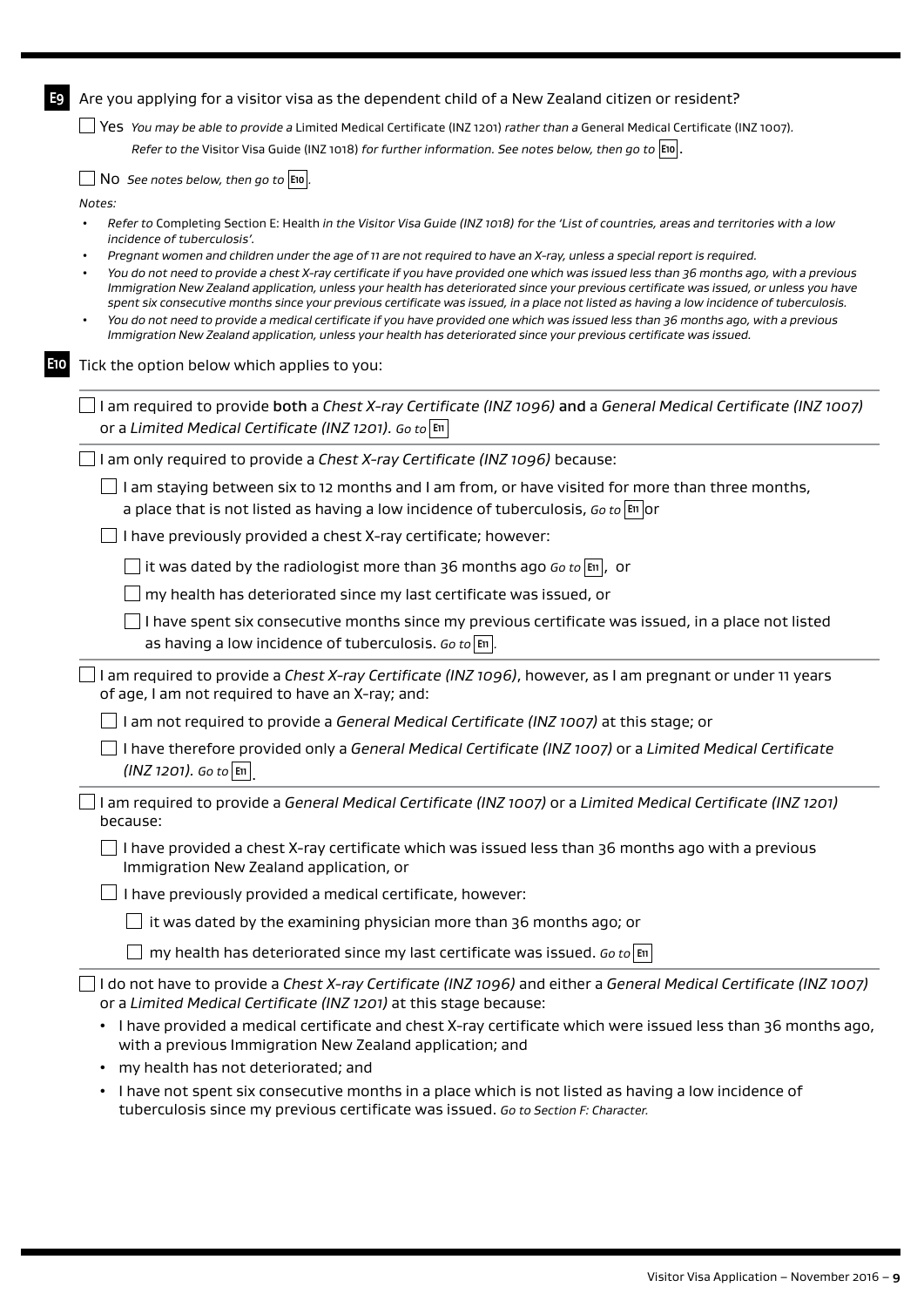| ETI | Tick the option that applies to you: Is a physician submitting your medical and/or chest X-ray certificate<br>to Immigration New Zealand on your behalf? |
|-----|----------------------------------------------------------------------------------------------------------------------------------------------------------|
|     | Yes Has your physician supplied you with an eMedical Reference Code (NZER)?                                                                              |
|     | Yes Enter your eMedical Reference Code here:                                                                                                             |
|     | No Enter the name of the clinic that is submitting your health information:                                                                              |
|     | NO If the physician has returned the medical and/or chest X-ray certificate to you, then you will need to submit these with your<br>visa application.    |
|     |                                                                                                                                                          |

# Section F Character

#### **All applicants must complete this section. Note: if your application is declined for character reasons, Immigration New Zealand may place a notation in your passport indicating that you applied for a visa for New Zealand.**

| ۹ |  |
|---|--|
| × |  |
|   |  |
|   |  |
|   |  |

For more information about the questions in this section, see 'Completing Section F: Character' in the *Visitor Visa Guide*.

**F1** Have you, or anyone included in this application, been convicted at any time of any offence, including any driving offence? *Please note that this includes any conviction(s) outside of New Zealand subsequently cleared or wiped by 'clean slate' legislation.*

 $\Box$  Yes  $\Box$  No

**F2** Are you currently:

| • under investigation |  | $\Box$ Yes $\Box$ No |  |  |
|-----------------------|--|----------------------|--|--|
|-----------------------|--|----------------------|--|--|

| • wanted for questioning | $\Box$ Yes $\Box$ No |  |
|--------------------------|----------------------|--|
|--------------------------|----------------------|--|

• facing charges  $\Box$  Yes  $\Box$  No

for any offence in any country?

**F3** Have you, or has anyone included in this application, ever been:

| $\cdot$ excluded | $\Box$ Yes $\Box$ No |
|------------------|----------------------|
|                  |                      |

- refused entry  $\Box$  Yes  $\Box$  No
- removed or deported  $\Box$  Yes  $\Box$  No

from any country, including New Zealand?

**F4** Have you, or has anyone included in this application, ever been refused a visa/permit to visit, work, study or reside in any country?  $\Box$  Yes  $\Box$  No

**F5** Have you, or has anyone included in this application, ever been a member of, or adhered to, any terrorist organisation?

 $\Box$  Yes  $\Box$  No

**F6** Have you, or has anyone included in this application, had (or currently have) an association with, membership of, or involvement with, any government, regime, group or agency that has advocated or committed war crimes, crimes against humanity and/or other gross human rights abuses?

 $\Box$  Yes  $\Box$  No

If you have answered yes to any of the questions above give full details. This includes full details of any charges, convictions and the sentence or penalty imposed. Continue on a separate piece of paper if necessary.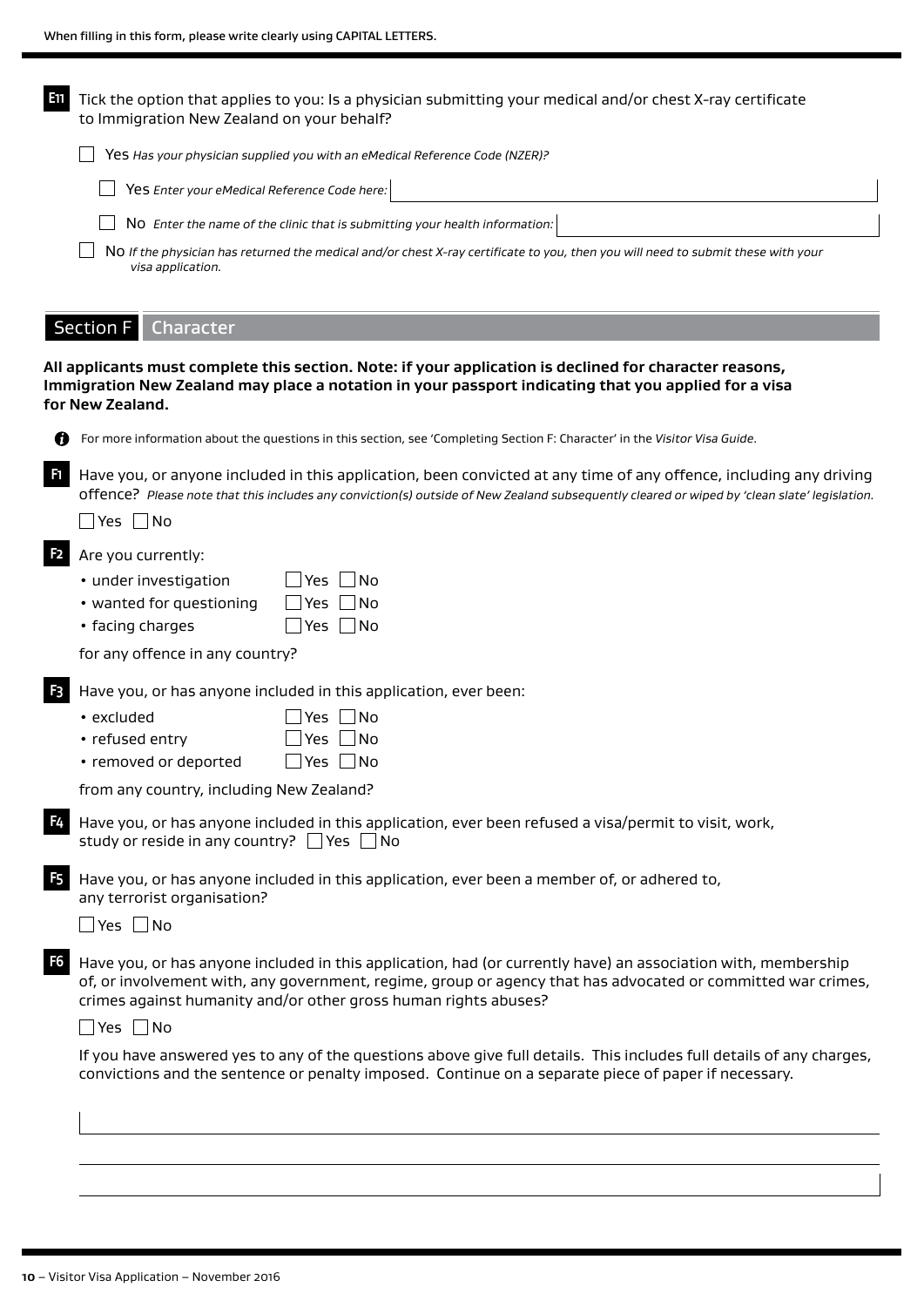# Police certificates you must provide

|                | Select the appropriate option to indicate whether you are required to provide a police certificate with this application.<br>Police certificates must be less than six months old when you submit them to Immigration New Zealand.                                                                                                                                           |
|----------------|------------------------------------------------------------------------------------------------------------------------------------------------------------------------------------------------------------------------------------------------------------------------------------------------------------------------------------------------------------------------------|
| F <sub>7</sub> | You must provide police certificates from your country of citizenship and any country you have lived in for five<br>years or more since the age of 17 if:                                                                                                                                                                                                                    |
|                | you plan to be in New Zealand for 24 months or longer (including any time you have already spent in<br>New Zealand), and either                                                                                                                                                                                                                                              |
|                | you have not provided police certificates to Immigration New Zealand with a previous visa application, or                                                                                                                                                                                                                                                                    |
|                | you have provided police certificates to Immigration New Zealand and those certificates were issued more<br>than 24 months ago.                                                                                                                                                                                                                                              |
| F8             | You do not have to provide police certificates if:                                                                                                                                                                                                                                                                                                                           |
|                | you are not intending to be in New Zealand for 24 months or longer, or                                                                                                                                                                                                                                                                                                       |
|                | you have already provided police certificates to Immigration New Zealand with a previous visa application and<br>those police certificates were issued less than 24 months ago.                                                                                                                                                                                              |
|                | <b>Section G</b><br>Visa type                                                                                                                                                                                                                                                                                                                                                |
| G1             | Are you outside New Zealand?                                                                                                                                                                                                                                                                                                                                                 |
|                | $\Box$ Yes Estimated date of arrival in New Zealand $ _{\texttt{D}+\texttt{D}+\texttt{M}+\texttt{M}+\texttt{M}+\texttt{M}+\texttt{M}+\texttt{M}+\texttt{M}+\texttt{M}+\texttt{M}+\texttt{M}+\texttt{M}+\texttt{M}+\texttt{M}+\texttt{M}+\texttt{M}+\texttt{M}+\texttt{M}+\texttt{M}+\texttt{M}+\texttt{M}+\texttt{M}+\texttt{M}+\texttt{M}+\texttt{M}+\texttt{M}+\texttt{M}$ |
|                | Estimated date of departure from New Zealand $\vert_{\mathbb{D}_1\mathbb{D}_1\mathbb{M}_1\mathbb{M}_1\mathbb{M}_1\mathbb{M}_1\mathbb{M}_1\mathbb{M}_1\mathbb{M}_1\mathbb{M}_1\mathbb{M}_1\mathbb{M}_1\mathbb{M}_1\mathbb{M}_1\mathbb{M}_1\mathbb{M}_1\mathbb{M}_1\mathbb{M}_1\mathbb{M}_1\mathbb{M}_1\mathbb{M}_1\mathbb{M}_1\mathbb{M}_1\mathbb{M}_1\mathbb{$               |
|                | Estimated date of departure from New Zealand $\ D\ D\ $<br>$\Box$ No                                                                                                                                                                                                                                                                                                         |
| G2             | If you are applying for a visitor visa, what is the purpose of your visit to New Zealand?                                                                                                                                                                                                                                                                                    |
|                |                                                                                                                                                                                                                                                                                                                                                                              |
| G3             | If you are applying for a limited visa, what is the 'express purpose' for visiting New Zealand? If you are applying<br>for a further limited visa, also give the reasons why you need to stay in New Zealand for longer.                                                                                                                                                     |
|                |                                                                                                                                                                                                                                                                                                                                                                              |
|                |                                                                                                                                                                                                                                                                                                                                                                              |
|                | Date your 'express purpose' starts/started  D  D    M   M    Y   Y   Y   Y                                                                                                                                                                                                                                                                                                   |
|                | Date your 'express purpose' will be completed  DIDHMHMHYTYTYTY                                                                                                                                                                                                                                                                                                               |
|                | See the Visitor Visa Guide (INZ 1018) for more information about the restrictions imposed on limited visas.                                                                                                                                                                                                                                                                  |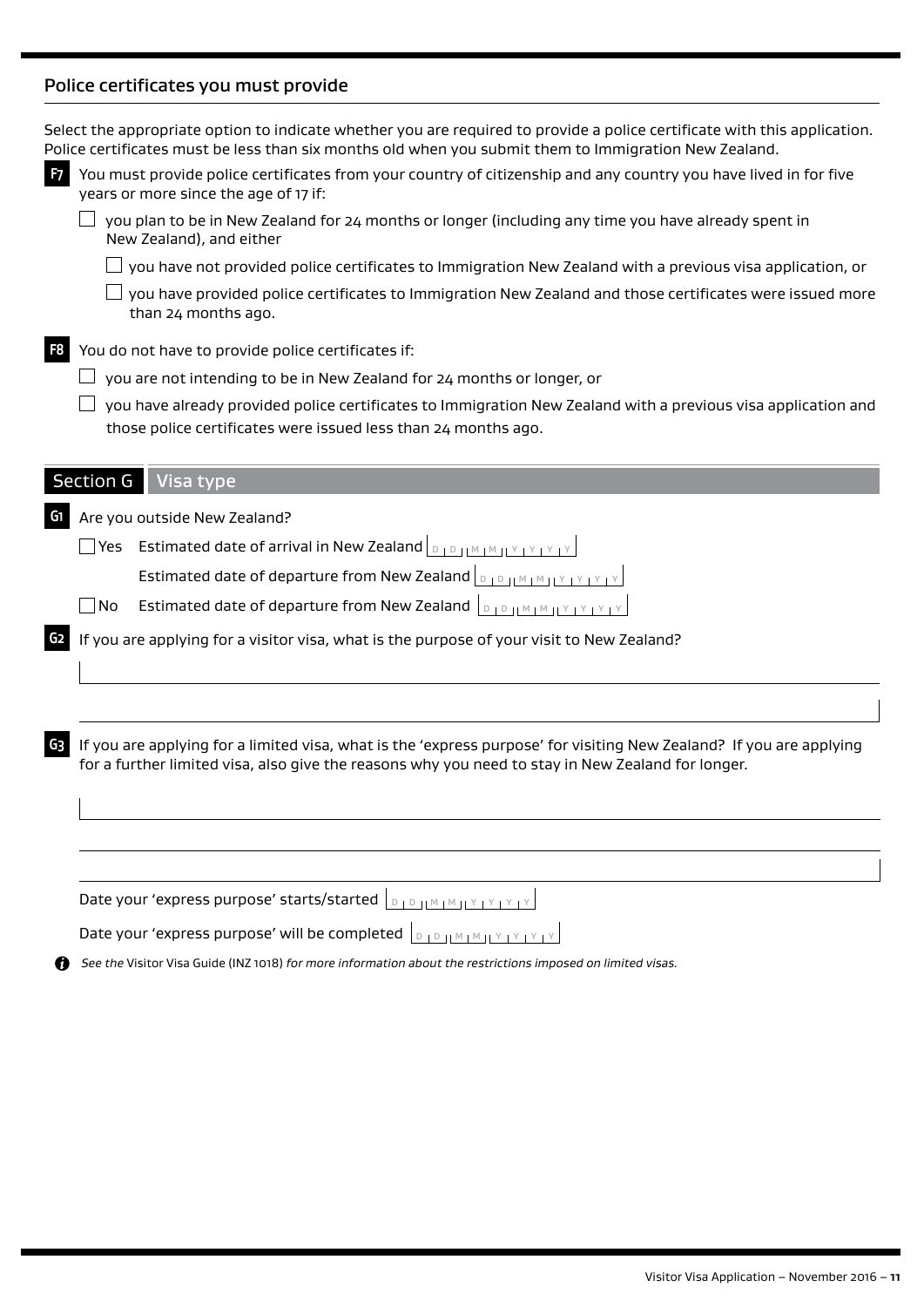| G4 | Is your visa application dependent on another person who is either in New Zealand or holds a visa to be in<br>New Zealand?                                                         |                                                                                                              |  |  |  |  |  |  |
|----|------------------------------------------------------------------------------------------------------------------------------------------------------------------------------------|--------------------------------------------------------------------------------------------------------------|--|--|--|--|--|--|
|    | No Go to Section H: Financial support while you are in New Zealand.                                                                                                                |                                                                                                              |  |  |  |  |  |  |
|    | Yes Indicate the relationship with the other person. Note you must provide evidence of that relationship.                                                                          |                                                                                                              |  |  |  |  |  |  |
|    | I am the guardian of a student visa holder.                                                                                                                                        |                                                                                                              |  |  |  |  |  |  |
|    | I am the parent or grandparent of a New Zealand citizen or resident who has sponsored me.                                                                                          |                                                                                                              |  |  |  |  |  |  |
|    | I am the dependent child of a New Zealand citizen, resident or temporary visa holder.                                                                                              |                                                                                                              |  |  |  |  |  |  |
|    | $\Box$ Other (specify)                                                                                                                                                             |                                                                                                              |  |  |  |  |  |  |
|    | Please provide details of the other person:                                                                                                                                        |                                                                                                              |  |  |  |  |  |  |
|    | Given/first name(s)<br>Family/last name                                                                                                                                            |                                                                                                              |  |  |  |  |  |  |
|    |                                                                                                                                                                                    |                                                                                                              |  |  |  |  |  |  |
|    | Date of birth $ _{D+D+ M+M+1}$                                                                                                                                                     |                                                                                                              |  |  |  |  |  |  |
|    | Financial support while you are in New Zealand<br>Section H                                                                                                                        |                                                                                                              |  |  |  |  |  |  |
| m  | For more information about this section and acceptable evidence of funds, see 'Completing Section H: Financial support while you are in<br>New Zealand' in the Visitor Visa Guide. |                                                                                                              |  |  |  |  |  |  |
| H1 | Are you using your own funds for your visit to New Zealand or are you being sponsored?                                                                                             |                                                                                                              |  |  |  |  |  |  |
|    | have made onward travel arrangements out of New Zealand or have sufficient funds to leave New Zealand.                                                                             | Own funds - attach copies of evidence you have sufficient funds* to support yourself and evidence you either |  |  |  |  |  |  |

Sponsored – attach completed *Sponsorship Form for Temporary Entry (INZ 1025).*

<sup>\*</sup>Sufficient funds for support means at least NZ\$1000 per month you intend to stay in New Zealand per person included in your application, or NZ\$400 if you have accommodation. Funds must be in your own name.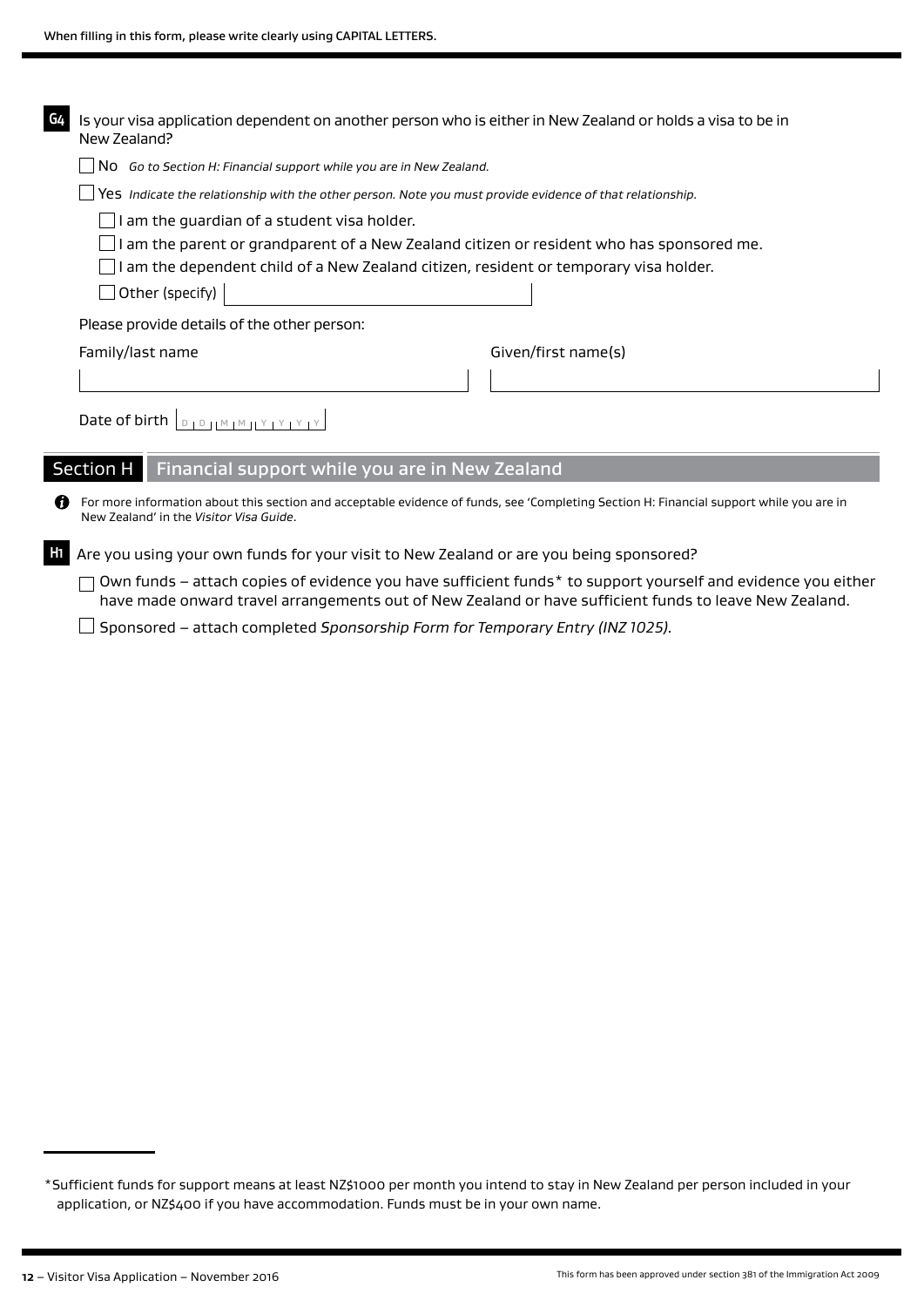# **Section I** Declaration by applicant

#### **All of the people included in this application must complete this section.**

I have provided true and correct answers to the questions in this form.

I understand that if false or misleading information is submitted, my application may be declined without further warning.

I will inform Immigration New Zealand of any relevant fact or change of circumstances (including a change in my employment or partnership status) that may (i) affect the decision on my application for a visa, or (ii) affect the decision to grant entry permission based on the visa for which I am applying.

I agree to leave New Zealand before my visa expires. If I remain in New Zealand after my visa has expired, I may be deported by Immigration New Zealand.

I agree that if I am not entitled to free health care in New Zealand, I will pay for any health care or medical assistance I may require in New Zealand.

I understand that if I have received immigration advice from an immigration adviser and if that immigration adviser is not licensed under the Immigration Advisers Licensing Act 2007 when they should be, Immigration New Zealand will return my application.

If I undertake a course of study while in New Zealand, I authorise Immigration New Zealand to provide information about my immigration status to my education provider, including via the online VisaView system.

I authorise Immigration New Zealand to provide information about my health and my immigration status to any health service agency. I authorise any health service agency to provide information about my health to Immigration New Zealand.

I authorise Immigration New Zealand to make any necessary enquiries about information on this form and/or accompanying documentation. I authorise any agency whether in New Zealand or overseas, including but not limited to border or immigration agencies, education providers, financial institutions, foreign embassies, government authorities, health care providers, police or other law enforcement agencies, that holds information (including personal information) related to information on this application form and/or accompanying documentation to disclose that information to Immigration New Zealand, so that they can:

- make a decision on this application
- answer enquiries about my immigration status once my application has been decided.

If my partner is included in this application, we declare we are living together in a genuine and stable partnership.

If I am granted a visa with the condition that I accompany a student, I agree to live with that student. I understand that both the student and I may be liable for deportation if I do not meet this condition.

If I am granted a limited visa, I agree that I will leave New Zealand on or before the expiry date of that visa . If I do not leave New Zealand, I may be immediately deported from New Zealand without the right of appeal.

 $\Box$  I have provided all the documents required by the checklist on page 2.

Signature of principal applicant  $\blacksquare$ 

Signature of partner and the Date D Date D D Date D D M M N Y Y Y Y

Signature of parent or guardian if principal applicant is under 18 years of age

| Signature of accompanying dependent children over 18 years of age (if applicable) |                                                                                             |  |
|-----------------------------------------------------------------------------------|---------------------------------------------------------------------------------------------|--|
| Child one                                                                         | Date $\vert_{\text{D1PIIMIMI}Y_1Y_1Y_1Y_1Y_1}$                                              |  |
| Child two                                                                         | Date $\vert_{\text{DIPHMIMIVIVIVIV}}$                                                       |  |
| Child three                                                                       | Date $\left  \begin{array}{c} p_{1}p_{1}M_{1}M_{1}Y_{1}Y_{1}Y_{1}Y_{1} \end{array} \right $ |  |
| Child four                                                                        | <br>  Y   Y   Y   Y    M   M    O  <br>Date $ $                                             |  |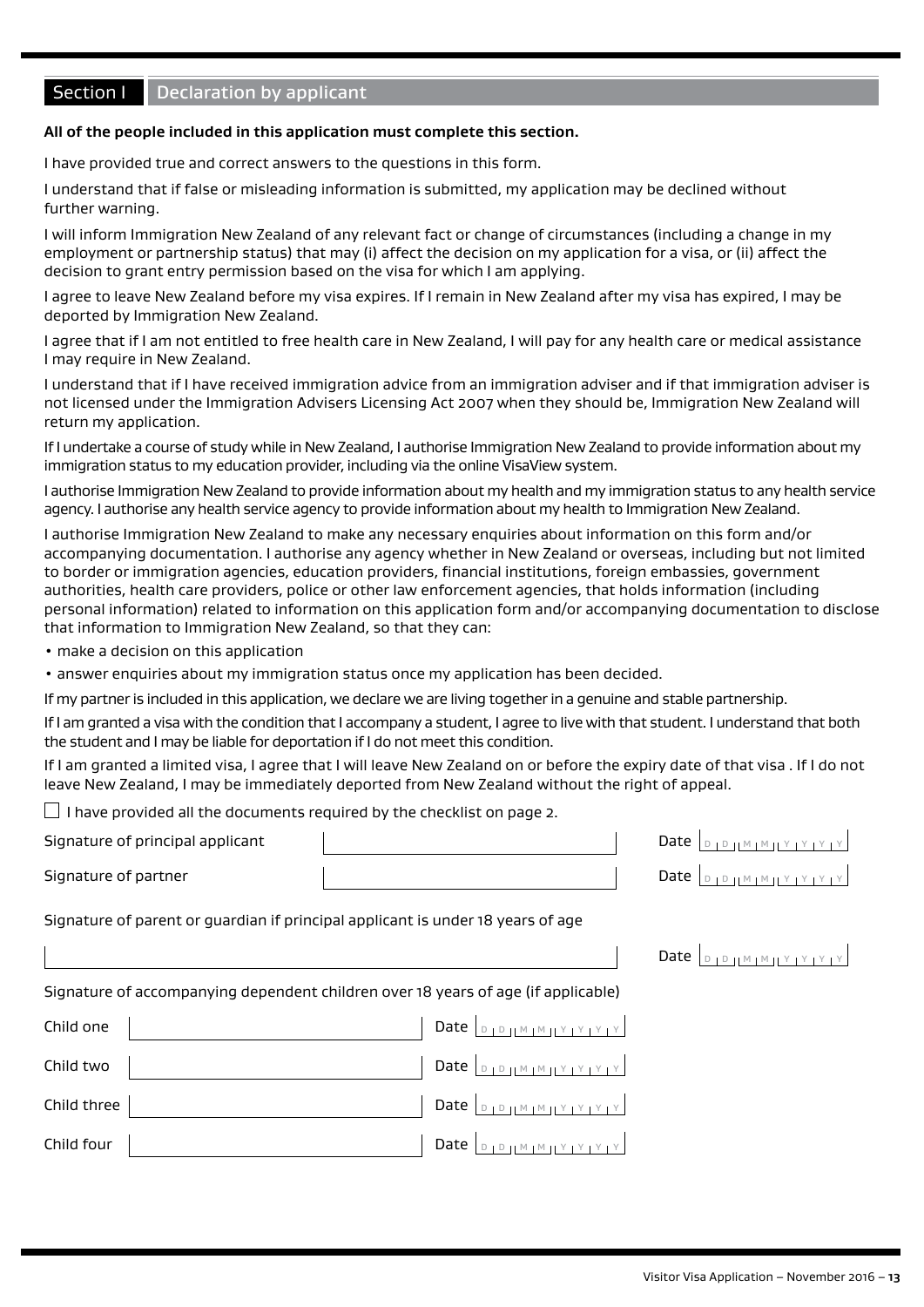| Section J | Immigration adviser's details |
|-----------|-------------------------------|
|-----------|-------------------------------|

**This section must be completed by the applicant's immigration adviser. If the applicant has authorised all**  advisers within an organisation to act on their behalf at  $|\textbf{\textit{s}}|$ , only the person named at  $|\textbf{\textit{s}}|$  must complete this **section. If the applicant does not have an immigration adviser, this section does not have to be completed.**

| $\mathbf{I}$<br>If you are a licensed adviser, please provide your licence details.                   |                                               |       |                     |                                                                                                                                                                                                                                                                                                                                                                                                                                                 |  |
|-------------------------------------------------------------------------------------------------------|-----------------------------------------------|-------|---------------------|-------------------------------------------------------------------------------------------------------------------------------------------------------------------------------------------------------------------------------------------------------------------------------------------------------------------------------------------------------------------------------------------------------------------------------------------------|--|
| full<br>Licence type                                                                                  | $\Box$ provisional                            |       |                     | limited List conditions specified in the register                                                                                                                                                                                                                                                                                                                                                                                               |  |
|                                                                                                       |                                               |       |                     |                                                                                                                                                                                                                                                                                                                                                                                                                                                 |  |
| Licence number $ 2 0 $                                                                                |                                               |       |                     | Go to Section K: Declaration by person assisting the applicant                                                                                                                                                                                                                                                                                                                                                                                  |  |
| J2<br>Section K: Declaration by person assisting the applicant.                                       |                                               |       |                     | If you are exempt from licensing, tick one box below to show why you are exempt from licensing then go to                                                                                                                                                                                                                                                                                                                                       |  |
| systematically or for a fee.                                                                          |                                               |       |                     | I provided immigration advice in an informal or family context only, and I did not provide the advice                                                                                                                                                                                                                                                                                                                                           |  |
|                                                                                                       |                                               |       |                     | I have provided immigration advice in the course of my work (employed or volunteer) and that work exempts<br>me from the requirement to be licensed. Indicate the reason for your exemption below.                                                                                                                                                                                                                                              |  |
|                                                                                                       |                                               |       |                     | $\Box$ Lawyer with current New Zealand practicing certificate $\Box$ Community Law Centre $\Box$ Citizens Advice Bureau<br>New Zealand Member of Parliament or staff $\Box$ New Zealand public servant $\Box$ Foreign Diplomatic/Consular                                                                                                                                                                                                       |  |
| See www.immigration.govt.nz/adviserlicensing for more information about who is exempt from licensing. |                                               |       |                     |                                                                                                                                                                                                                                                                                                                                                                                                                                                 |  |
| <b>Section K</b>                                                                                      | Declaration by person assisting the applicant |       |                     |                                                                                                                                                                                                                                                                                                                                                                                                                                                 |  |
| to fill in this form, this section does not have to be completed.                                     |                                               |       |                     | This section must be completed and signed by the applicant's immigration adviser, or by any person who has<br>assisted the applicant by providing immigration advice, explaining, translating, or recording information on<br>the form for the applicant. If the applicant does not have an immigration adviser, and no one helped the applicant                                                                                                |  |
|                                                                                                       |                                               |       |                     | If you are not exempt under the Immigration Advisers Licensing Act 2007, it is an offence for you to provide immigration advice without holding<br>a license, and Immigration New Zealand will refuse to accept your client's application. More information about immigration adviser licensing can<br>be obtained from the Immigration Advisers Authority website www.iaa.govt.nz, via email info@iaa.govt.nz or by telephone on 0508 422 422. |  |
| Name and address of person assisting applicant. $\Box$ Same as name and address given at $ s_3 $ , or |                                               |       |                     | as below.                                                                                                                                                                                                                                                                                                                                                                                                                                       |  |
| Family/last name                                                                                      |                                               |       | Given/first name(s) |                                                                                                                                                                                                                                                                                                                                                                                                                                                 |  |
|                                                                                                       |                                               |       |                     |                                                                                                                                                                                                                                                                                                                                                                                                                                                 |  |
| Organisation name (if applicable) and address                                                         |                                               |       |                     |                                                                                                                                                                                                                                                                                                                                                                                                                                                 |  |
|                                                                                                       |                                               |       |                     |                                                                                                                                                                                                                                                                                                                                                                                                                                                 |  |
| Telephone (daytime)                                                                                   |                                               |       | Telephone (evening) |                                                                                                                                                                                                                                                                                                                                                                                                                                                 |  |
| Fax                                                                                                   |                                               | Email |                     |                                                                                                                                                                                                                                                                                                                                                                                                                                                 |  |
| form what they were, who made them and the reason they were made.                                     |                                               |       |                     | I understand that after the applicant has signed this form it is an offence for me to change or add further information,<br>or change or add any documents attached to the form, without making a statement identifying what information or<br>material has been changed, added or attached and by whom. If I make these changes or additions, I must state on the                                                                              |  |
| of up to seven years.                                                                                 |                                               |       |                     | I understand that the maximum penalty for this offence is a fine of up to NZ\$100,000 and/or a term of imprisonment                                                                                                                                                                                                                                                                                                                             |  |
| applicant agreed that the information provided was correct before signing the declaration.            |                                               |       |                     | I certify that the applicant asked me to help them complete this form and any additional forms. I certify that the                                                                                                                                                                                                                                                                                                                              |  |
| $\Box$ I have <b>assisted</b> the applicant as an interpreter/translator                              |                                               |       |                     |                                                                                                                                                                                                                                                                                                                                                                                                                                                 |  |
| $\Box$ I have assisted the applicant with recording information on the form                           |                                               |       |                     |                                                                                                                                                                                                                                                                                                                                                                                                                                                 |  |
| $\perp$ I have assisted the applicant in another way. Specify                                         |                                               |       |                     |                                                                                                                                                                                                                                                                                                                                                                                                                                                 |  |
| Section J: Immigration adviser's details are correct.                                                 |                                               |       |                     | $\Box$ I have <b>provided immigration advice</b> (as defined in the Immigration Advisers Licensing Act 2007) and my details in                                                                                                                                                                                                                                                                                                                  |  |
| Signature of person assisting                                                                         |                                               |       |                     |                                                                                                                                                                                                                                                                                                                                                                                                                                                 |  |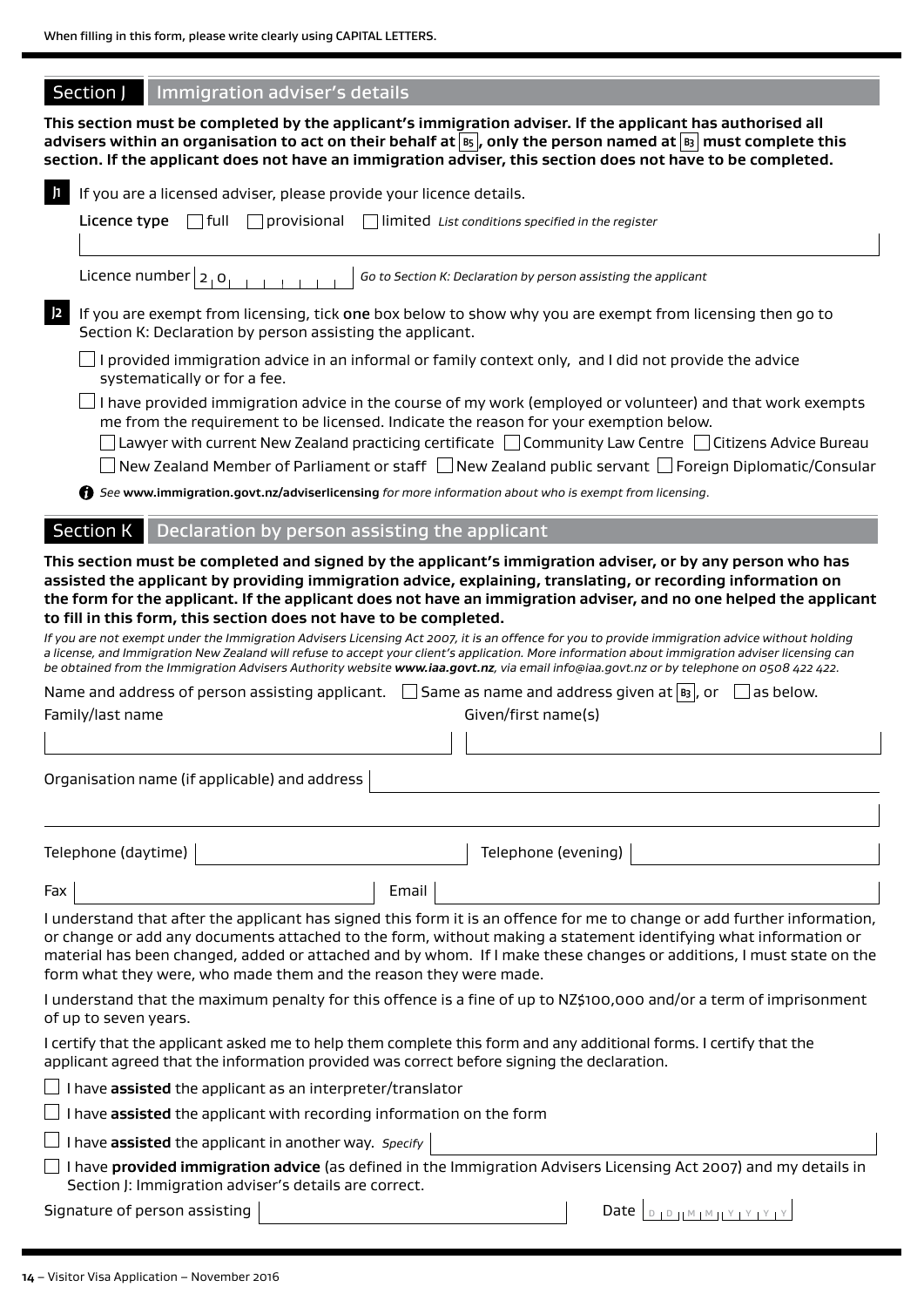# About the information you provide

## Deciding whether you are eligible for a visa

Immigration New Zealand collects the information about you on this form to decide whether you are eligible for a visitor visa or a limited visa. We may also use the information to contact you for research purposes or to advise you on immigration matters.

Collecting the information is authorised by the Immigration Act 2009 and the Immigration Regulations made under that Act. You do not have to provide the information, but if you do not we are likely to decline your application.

## Deciding whether you are eligible to board a flight to New Zealand

The information we collect may also be used to determine whether you are allowed to board a flight to New Zealand. We will not share your personal information with airline check-in agents; however, we will send a boarding message to the airline check-in agent based on the information you have provided in this form.

Immigration New Zealand may also share the information you have provided with other government agencies that are entitled to it by law, or with other agencies (as you have agreed in the declaration).

You are able to ask for the information we hold about you and have any of it corrected if you think it is necessary. The address of Immigration New Zealand is PO Box 1473, Wellington 6140, New Zealand. This is not where your application should be sent.

## Other documents we may need

Sometimes we may ask for additional documents or information to consider with an application.

You may wish to send other documents or information so that we can consider it with this application. Send photocopies only (not original documents), as these documents will not be returned to you. If we need to see an original document, we will ask you to produce it later.

## For more information

- If you have questions about completing the form:
- see our website **www.immigration.govt.nz/contactus**
- phone our call centre on 0508 558 855 (within New Zealand).

# Section L Paying your application fee and immigration levy

To find out how much the fee and immigration levy is and where to send your application, use our office and fees finder at **www.immigration.govt.nz/fees**.

Note: some offshore offices do not accept credit cards. The office and fees finder contains information about alternative methods of payment.

# Your application fee and immigration levy

Amount you are paying:

Currency

Application number *(office use only)*

# Preferred methods of payment

We recommend that you use one of the following methods of payment for better security and faster processing:

 $\Box$  Bank cheque/bank draft

Credit card (choose one)

Mastercard Visa

SWITCH card (UK only) *SWITCH card issue number*

*Name of cardholder*

*Card number*

*CVC/CVV number*

*Note: Your CVC/CVV number is the three-digit number found on the signature strip on the back of your credit card.*

*Expiry date* <sup>D</sup> <sup>D</sup> <sup>M</sup> <sup>M</sup> <sup>Y</sup> <sup>Y</sup> <sup>Y</sup> <sup>Y</sup>

## Signature of cardholder

| Date $D + D$ $N + M + Y + Y$ |  |
|------------------------------|--|

# Other methods of payment

- Personal cheque. *Note that we will hold your application for 10 working days to allow the cheque to be cleared.*
- Cash. *Our New Zealand offices do not accept cash. Most of our offices outside New Zealand do not accept cash.*
- EFTPOS. *Note this option is only available for applications lodged in person in one of our New Zealand offices.*

#### **We do not accept money orders.**